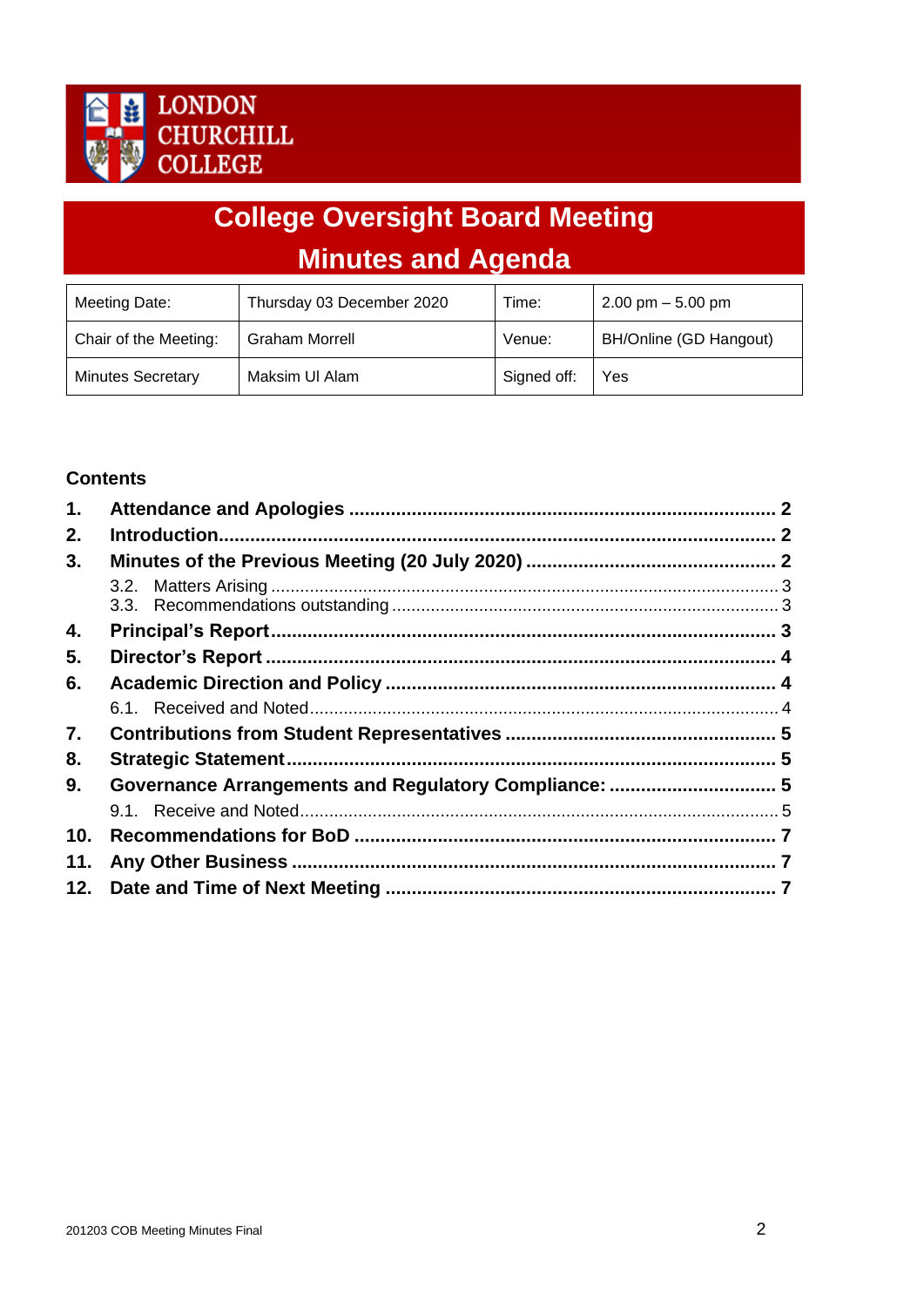

## <span id="page-1-0"></span>**1. Attendance and Apologies**

| Membership                     | Role title                                                                      |
|--------------------------------|---------------------------------------------------------------------------------|
| Graham Morrell (GM)            | Non-Executive Member (Vice Chair)                                               |
| Gerry Takamura (GT)            | Non-Executive Member                                                            |
| Kaniz Fatemah (KF)             | <b>Student Representative</b>                                                   |
| Md Kabirul Hasan Babu (KB)     | <b>Student Representative</b>                                                   |
| Professor Frank Haddleton (FH) | Non-Executive Member                                                            |
| Stephen Hyde (SH)              | Non-Executive Member                                                            |
| In Attendance                  | <b>LCC Executives</b>                                                           |
| Dr Nick Papé (NP)              | Principal                                                                       |
| Maksim Alam (MA)               | Senior Quality Assurance Officer                                                |
| MWI Oli (MO)                   | Chair, Board of Directors                                                       |
| Nazim Uddin (NU)               | <b>Company Secretary</b>                                                        |
| Rahaman Hasan (RH)             | Head of Programmes and Academic Monitoring / Interim Head of Student Engagement |
| <b>Apologies</b>               |                                                                                 |
| Neil Pearce (NPe)              | Non-Executive Member                                                            |

#### <span id="page-1-1"></span>**2. Introduction**

- 2.1. GM chaired the meeting and thanked members for their attendance via online GD Hangout and agreed the Agenda with membership;
- 2.2. GM led the Board's sincere appreciation of our Chair David Bonner, who very unexpectedly passed away on 27 October 2020. NP confirmed that the College is in touch with his family and has sent sincere condolences and will donate a portrait to David's family in his memory. The College will also include a tribute on its website. Members recorded sincere appreciation for David's work, who very politely and respectfully raised some constructive comments. He would be much missed throughout the College; we continue to remember him.
- 2.3. GM highlighted the BoD's appreciation and gratitude for the recent work undertaken for the BoD by the COB members, which is substantial wide ranging and insightful;

## **2.5 Special Item**

GM invited nominations for the role of Chair of COB. GT volunteered her services and was unanimously elected as Chair from the next meeting. All members voiced their gratitude;

GT will meet with NP to discuss recruitment into the membership vacancy. Membership noted the need for diversity to be considered for any appointment.

#### <span id="page-1-2"></span>**3. Minutes of the Previous Meeting (20 July 2020)**

<span id="page-1-3"></span>3.1. The Minutes were approved as an accurate record.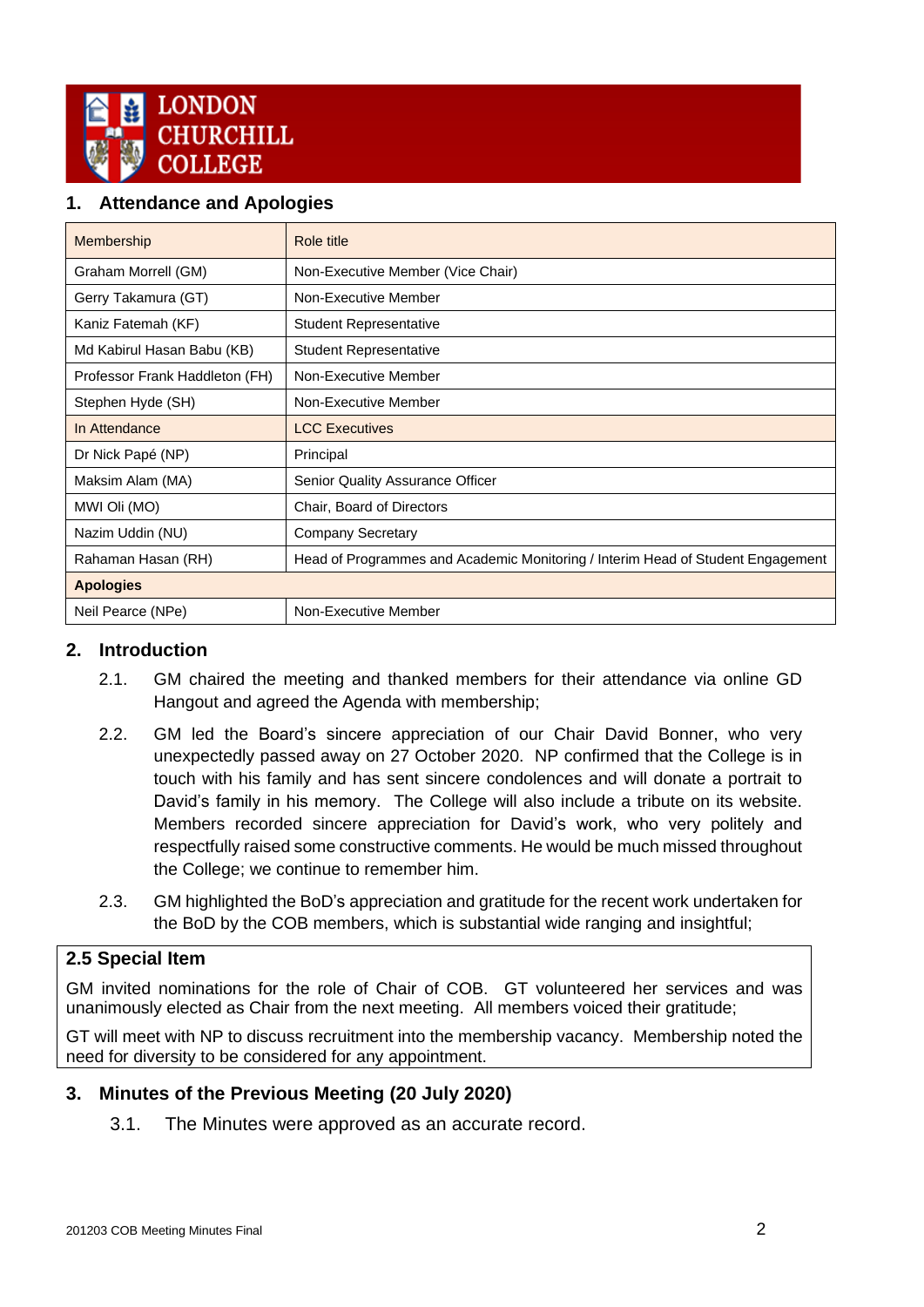

#### **3.2. Matters Arising**

- $3.2.1$ Revised COB Terms of Reference were noted (Paper 3.3.1); differentiation from ARRC ToR was explored and any duplication will be addressed;
- Membership agreed to classify attendance into membership and non- $3.2.2.$ membership attendance for meeting minutes to demonstrate clearly adherence to the requirement for 75% of members being non-executive..

#### **3.3. Recommendations outstanding**

<span id="page-2-0"></span>

| #      | <b>Final Recommendations</b>                                                                                                                                                                                                   | Date<br><b>Initiated</b> | <b>Status</b> | <b>BOD Response</b>                                                          | <b>Update 03/2/20</b>                                       |
|--------|--------------------------------------------------------------------------------------------------------------------------------------------------------------------------------------------------------------------------------|--------------------------|---------------|------------------------------------------------------------------------------|-------------------------------------------------------------|
| 3.3.1. | New mechanisms for improving<br>engagement between the BoD and the<br>COB should be introduced including an<br>annual workshop which is split to cover<br>COB specific issues plus a separate<br>session jointly with the BoD. | 19 Nov<br>2020           | Ongoing       | Happy to<br>participate                                                      | COB to propose a<br>date for the<br>workshop.               |
| 3.3.2. | The Board should define the role of a<br>COB NEM to facilitate performance<br>review.                                                                                                                                          | 19 Nov<br>2020           | Ongoing       | Matter is<br>discussed in<br>broad terms in the<br>Non-Executive<br>Handbook | Agreed to leave to<br>the Chair to consider<br>the approach |
| 3.3.3. | There should be a response to COB<br>from the BoD concerning the Academic<br>Board Effectiveness review - specifically<br>on items 7.8, 7.9, 7.10.                                                                             | 19 Nov<br>2020           | Ongoing       | Agreed                                                                       | BoD to respond                                              |

#### <span id="page-2-1"></span>**4. Principal's Report**

4.1. Received and Noted written report (Paper 4.1);

FH commented on progression metrics and noted OfS sought minimum 90% continuation rates, NP confirmed the College maintained a dynamic Student Attendance & Retention action plan which fed into progression. The data was encouraging, currently showing 99% progression;

FH queried employment data being used to inform a KPI, RH confirmed alumni data was the source.

FH asked for an update on OfS registration application; NP and NU confirmed the College had supplied all requested information including data and would make available the data report from HoDIT to all COB members;

SH asked for definitions and criteria used in compiling student attendance and nonattendance data; NP will provide this for the next meeting; NU explained attendance figures are not include in quality benchmark figures but are provided for regulatory oversight. NP informed membership the College maintains student attendance data as a management tool to identify trends and further linked with results. Low attenders are the majority of those who drop out or fail. Membership would like to continue to see the attendance figures reported and understand better the college aspirations;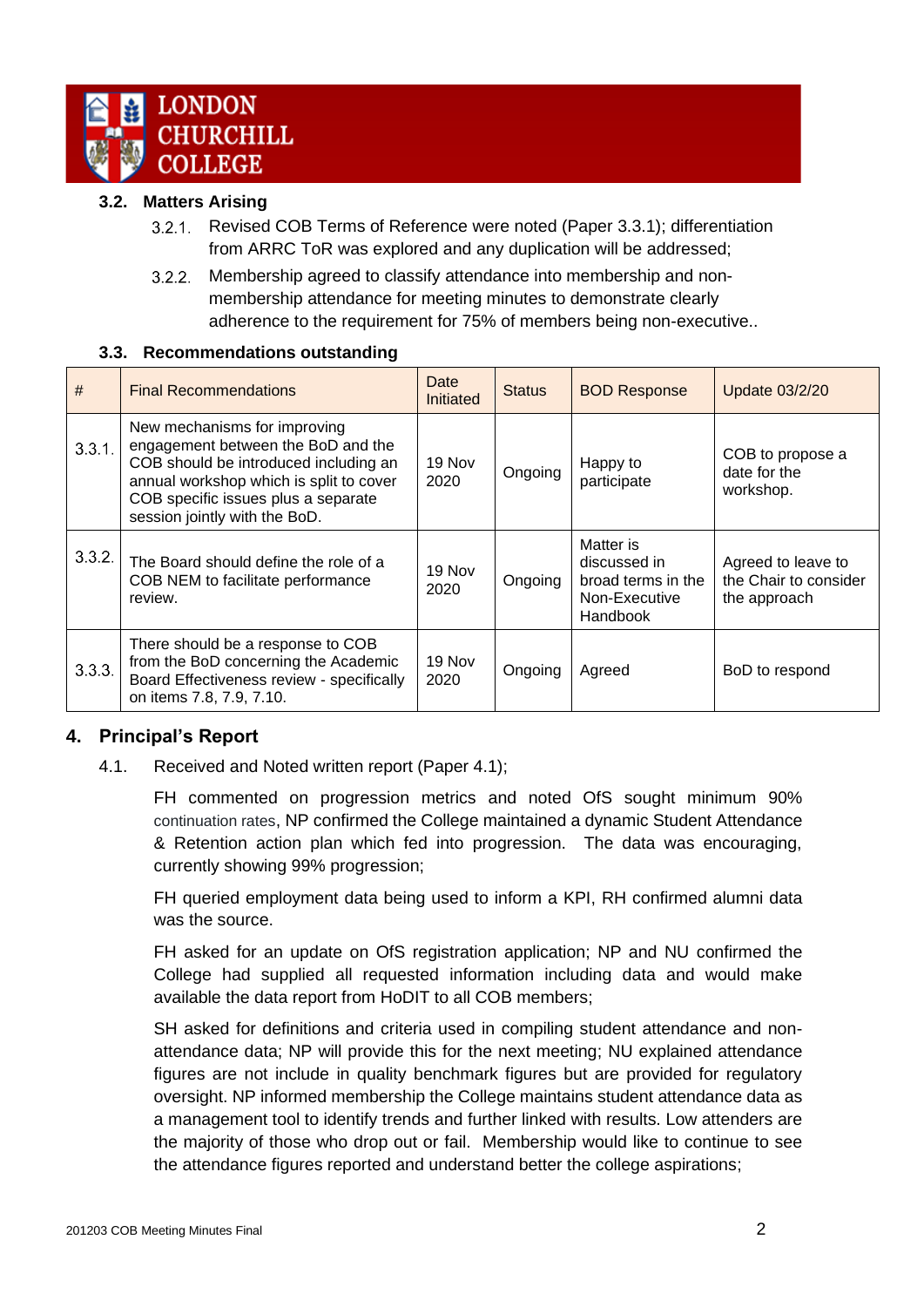

Members discussed financial viability needs of the College, NU confirmed we have positive surpluses as reserves, further confirmed by current audits.

## <span id="page-3-0"></span>**5. Director's Report**

- 5.1. NU highlighted the BoD response to the Recommendations from the meeting held on 02 September 2020. (Paper 5.1)
	- Workshop for COB and BoD can be schedule by the COB to cover Strategic matters and suggests this is an annual workshop;
	- $5.1.2.$ NU advised the survey instruments for measuring effectiveness checking of COB and other Boards' NEMs' performance, is a matter for the Chair to decide.
	- BoD has requested Principal to submit a report listing suitable courses for blended and distance learning that address the strategic aim, which will be shared with COB;
	- 5.1.4. Principal confirmed the template for CAMR has been enhanced to take account of recommendations for introduction.

#### <span id="page-3-2"></span><span id="page-3-1"></span>**6. Academic Direction and Policy**

#### **6.1. Received and Noted**

- 6.1.1. Report from the Head of Quality Assurance. (Paper 6.1.1, MA).
- $6.1.2.$ Report from the Head of Programmes and Academic Management. (Paper 6.1.2, RH);

GM enquired about how programme development is being addressed, RH responded the College considers the (potential) student demographic and popularity of distance learning.

6.1.3. Report on Human Resources. (Verbal, NP);

Noted the College staff continues to comprise full-time and fractional members and some sessional tutors, some furloughing and the College is not recruiting to any vacancy enabling staff level to be mapped against student numbers.

External and internal reports on academic matters including reports produced by awarding bodies and the QAA; Noted that no report was submitted under this item, RH informed he forwarded

the dates of reports' availability to GM and membership would decide when each report is to be submitted; after discussion by members, it was agreed that the Chair would decide when the reports should be submitted;

Minutes of the Academic Board Meeting (24 Nov 20, Draft) (Paper 6.1.5, NP)  $6.1.5.$ The Minutes for the most recent meeting were not yet available. Principal confirmed to COB there were no instances of students with special needs during the April 2020 or September 2020 semesters but however some potential gaps in the processes had been identified. Principal advised of a review to be submitted to BoD and AB to ensure there is no under-reporting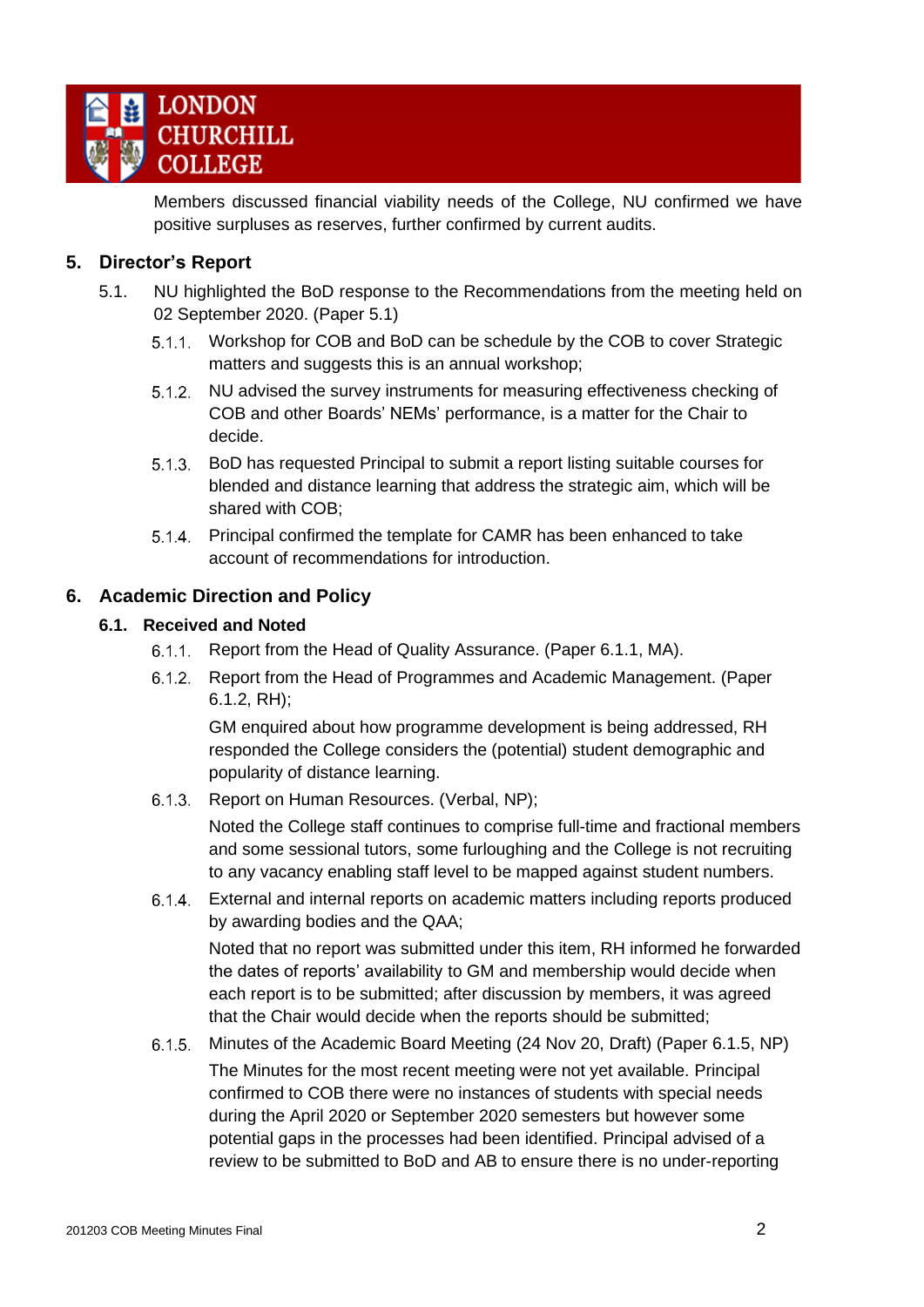

and any gaps identified addressed. The COB requested a copy of the review report be submitted at the next meeting.

- $6.1.6$ . 201124 Standing AcB Agenda Final (Paper 6.1.6, NP) Noted
- 6.1.7. Receive and consider all EE reports, external body reports, Pearson reports and Programme Annual Monitoring Reports (PAMRs) No reports submitted; RH advised dates reports will be available

## <span id="page-4-0"></span>**7. Contributions from Student Representatives**

7.1. GH invited Student Representatives' feedback;

KF reported students continue to participate and are motivated with the support of the Academic Department and in particular the tutors. Students prefer the on-line study method and the cohort WhatsApp's groups established by the College help students support each other. Although no social activities are planned at present due to Covid-19, all students are aware of the College's future plans. KS said there is excellent communication with the College staff and no areas need improvement;

7.2. Report from the Head of Student Engagement. (Paper 7.2, RH);

The College has currently 9 students needing support to gain work experience, who we are encouraging and supporting them to find it. GH asked about progression university visits, RH advised a new potential provider is interested in speaking to students for BA Level 6 (top up) and will attend in the January semester.

#### <span id="page-4-1"></span>**8. Strategic Statement**

(*Note: Carried forward from COB Meeting 02 September 2020)*

8.1. Implementation of the Strategic Statement (Paper 8.1, NP); update given, SH suggested changes are highlighted in the future and further linking of metrics and objectives;

#### <span id="page-4-2"></span>**9. Governance Arrangements and Regulatory Compliance:**

<span id="page-4-3"></span>(*Note: Carried forward from COB Meeting 02 September 2020)*

#### **9.1. Receive and Noted**

- 9.1.1. College Risk Management Framework (Paper 9.1, GM); GM requested this item to be moved to next meeting (18 February 2021);
- $9.1.2.$ College Risk Registers (Papers 9.2(a), 9.2(b), 9.2(c), 9.2(d), (GM); GM requested this item to be moved to next meeting (18 February 2021) and requested to be advised of any updates; NU advised of a Governance Conference planned by the College in summer 2021 at which all risk registers would be further reviewed;
- 9.1.3. Minutes of ARRC (Paper 9.3, GM);

GM confirmed Peter Bathmaker has been appointed Chair for the next three years.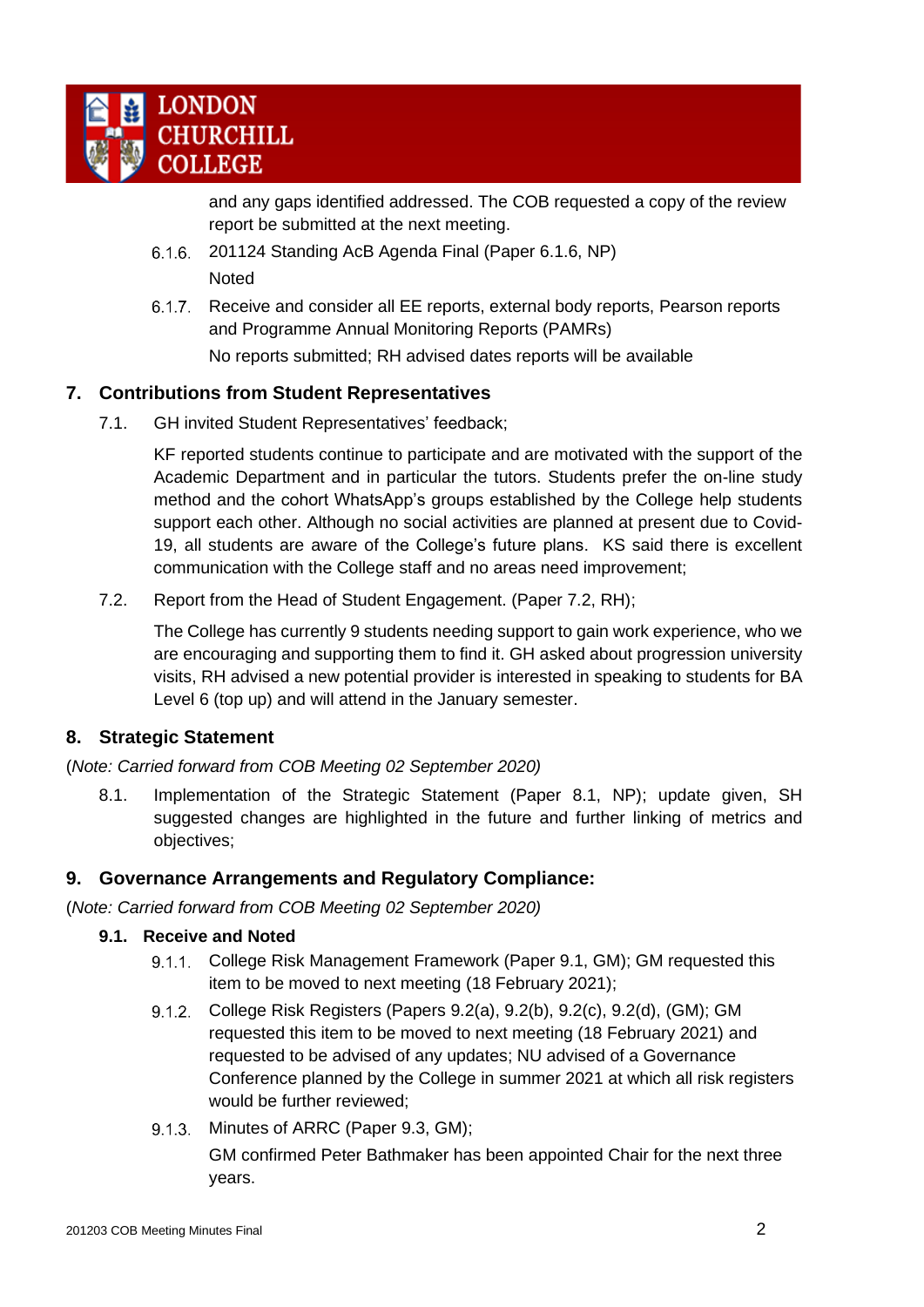

The meeting had some discussion regarding the role and function of the ARRC considering the issues flagged by the COB and have asked the BoD for clarity about potential overlap;

- $9.1.4.$ Report from PEG on the College action plans (Papers 9.4, 9.4a NP); NP confirmed that the Academic Board ToR had been updated, to include COM recommendations and has been approved by BoD; NU advised BoD had reviewed the AB ToR and consulted Chair and External Members of the AB.
- 9.1.5. LCC Governance action plan (Paper 9.5, SH).

SH presented his paper on College Governance shared in the public domain, which Membership found comprehensive with useful recommendations;

NP responded thanking for the detailed content of the report and advised the BoD was working to build an action plan considering the recommendations made, adding the resource was also very helpful in helping the review of the governance requirements. The College will incorporate updates and changes after the OfS registration application review;

 $9.1.6.$ To advise the Board of Directors on:

> The management and governance arrangements to ensure regularity, propriety and value for money (Paper 9.6.1, SH);

See 9.1.5 above

The corporate risk management, operationally and financially sustainability (Paper 9.6.2, GM);

See 9.3 below;

9.1.7. Terms of Reference of Audit, Remuneration & Risk Committee (Paper 9.9(a)); Academic Board (Paper 9.9(b)); College Oversight Board (Paper 9.9(c); NP/GM));

GM commented on some duplication in ARRC and COB ToRs and the ARRC ToR now refers to External Audits only; NU explained that ToRs are limited by the College's Articles of Association;

SH queried the function of the AB in terms of strategic oversight and operations; NP elucidated that the COB oversees the AB, which has hegemony for all academic matters under the responsibility of the BoD;

Members accepted all ToRs noting these have been approved by the BoD

9.1.8. Academic Board Effectiveness Review Report and Action Plan (Paper 9.10, NP);

See 9.1.4 above

 $9.1.9.$ Non-Executive Handbook, V3, (Paper 9.11, NP);

> The Board noted the updated Version 3 has been published on the College website;